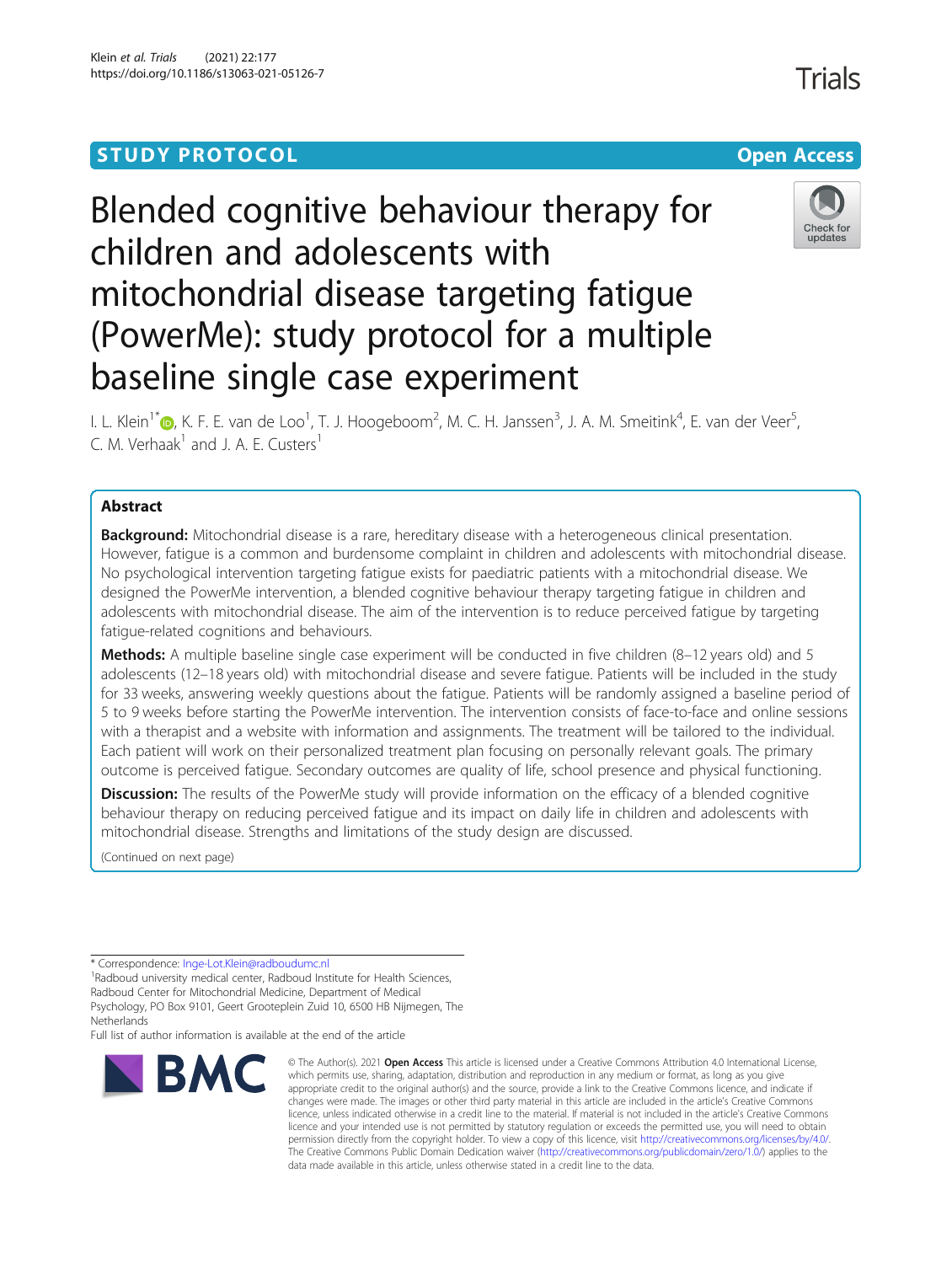#### (Continued from previous page)

Trial registration: Dutch Trial Register NTR 7675. Registered on 17 December 2018. Identifier [https://www.](https://www.trialregister.nl/trial/7433) [trialregister.nl/trial/7433](https://www.trialregister.nl/trial/7433)

Keywords: Mitochondrial disease, Fatigue, Blended cognitive behaviour therapy, Single case experiment, Children and adolescents

#### **Background**

Mitochondrial diseases (MD) are rare inherited metabolic diseases; the vast majority are caused by defects in the oxidative phosphorylation system, the final biochemical pathway involved in cellular energy production [\[1](#page-9-0)]. Cells that make up organs and tissues that require a lot of energy to function properly contain a higher number of mitochondria. These high-energy organs and tissues are also most commonly affected in a MD; examples are the brain, heart, skeletal muscles and kidneys [[2\]](#page-9-0). As a rule of thumb, symptoms can occur in 'any organ or tissue, at any age and with any mode of inheritance' [[3,](#page-9-0) [4](#page-9-0)]. The severity of the symptoms can vary from mild to highly debilitating complaints. Symptoms can fluctuate over time; they can remain stable over long periods of time, or rapidly deteriorate. The course of the disease is often progressive [\[5](#page-9-0)].

Current treatments focus mainly on support and symptomatic relief. Most commonly used interventions include exercise and dietary supplements  $[5-8]$  $[5-8]$  $[5-8]$  $[5-8]$ . Psychological interventions may be a valuable addition to improve coping with the symptoms and reduce the impact of the disease in daily life. Psychological interventions have shown to improve symptom load, disability and school attendance in children and adolescents with various somatic complaints (e.g. functional abdominal symptoms, mixed-pain complaints, chronic fatigue syndrome) [\[9](#page-9-0)].

Many patients are confronted with the disease and its symptoms during childhood: in 81% of patients diag-nosed with MD, onset is before the age of 18 years [\[10](#page-9-0)]. Fatigue is often present in children with MD and rated as one of the most burdensome complaints. Perceived fatigue can be defined as an overwhelming sense of tiredness, lack of energy and feeling of exhaustion [\[11](#page-9-0)]. Fatigue in patients with chronic diseases, including MD, may be influenced by certain disease-related and generic factors. Disease-related factors that contribute or cause fatigue in patients with MD are directly related to the disease, and could include the mitochondria, and affected organs and tissues [[12\]](#page-9-0). Several generic factors can influence fatigue through cognitions and behaviours [[13,](#page-9-0) [14](#page-9-0)]. In children with MD, studies show deregulated levels of physical activity, disease-related distress and sleep disturbances [\[15](#page-9-0)–[19\]](#page-9-0). In addition, dysfunctional cognitions and behaviours may also be present, such as all-or-nothing behaviour, fear avoidance, symptom focusing and catastrophizing [\[20\]](#page-9-0). Cognitions and behaviours can be targeted successfully to reduce fatigue in several chronic diseases by using cognitive behaviour therapy (CBT) [[14,](#page-9-0) [21](#page-9-0), [22](#page-9-0)].

Many generic factors contributing to fatigue can be successfully treated with CBT. The basic components of CBT focus on the relationship between thoughts, feelings and behaviours. To our knowledge, there is no existing psychological intervention targeting severe fatigue in children and adolescents with MD. We propose a blended CBT aimed at reducing perceived fatigue: the PowerMe intervention (see Fig. [1](#page-2-0)). The intervention is based on existing theories of perpetuating factors in disease-related fatigue [[13,](#page-9-0) [23](#page-9-0)]. CBT can help patients cope with the many uncertainties and limitations they experience, provide insight and tools to use their energy more optimally and explore barriers and solutions for changing their activities. Online CBT interventions seem to be effective in treating both psychiatric and somatic conditions in children and adolescents [[24\]](#page-9-0).

PowerMe is a combination of face-to-face CBT and an online environment to support therapeutic contact and assignments. Using a mostly online approach will limit travelling for the patients. As a result, patients can more optimally use their time and energy on the intervention [[13,](#page-9-0) [23\]](#page-9-0). The PowerMe intervention is tailored to the individual patient. Each patient will work on personally relevant goals. In addition, the intervention takes into account the age-related differences in children and adolescents, the diverse clinical phenotype of MD that may cause a variety of consequences in daily life and the presence of (one or more) generic factors contributing to fatigue. All generic factors presented in Fig. [1](#page-2-0) can be targeted in the intervention. In addition, parents will be included as an at-home coach to improve the effectiveness of the intervention [[25,](#page-9-0) [26](#page-9-0)].

Although CBTs are traditionally tested using randomized controlled trials, this study design is not applicable when large groups are difficult or impossible to obtain. A study design focusing on the individual level can also be valuable. Both types of study designs provide important, useful and unique information about the effectiveness of an intervention [[27](#page-10-0)]. To investigate the effect of a tailored intervention in patients with a rare disease, a within-subject design is more feasible. A multiple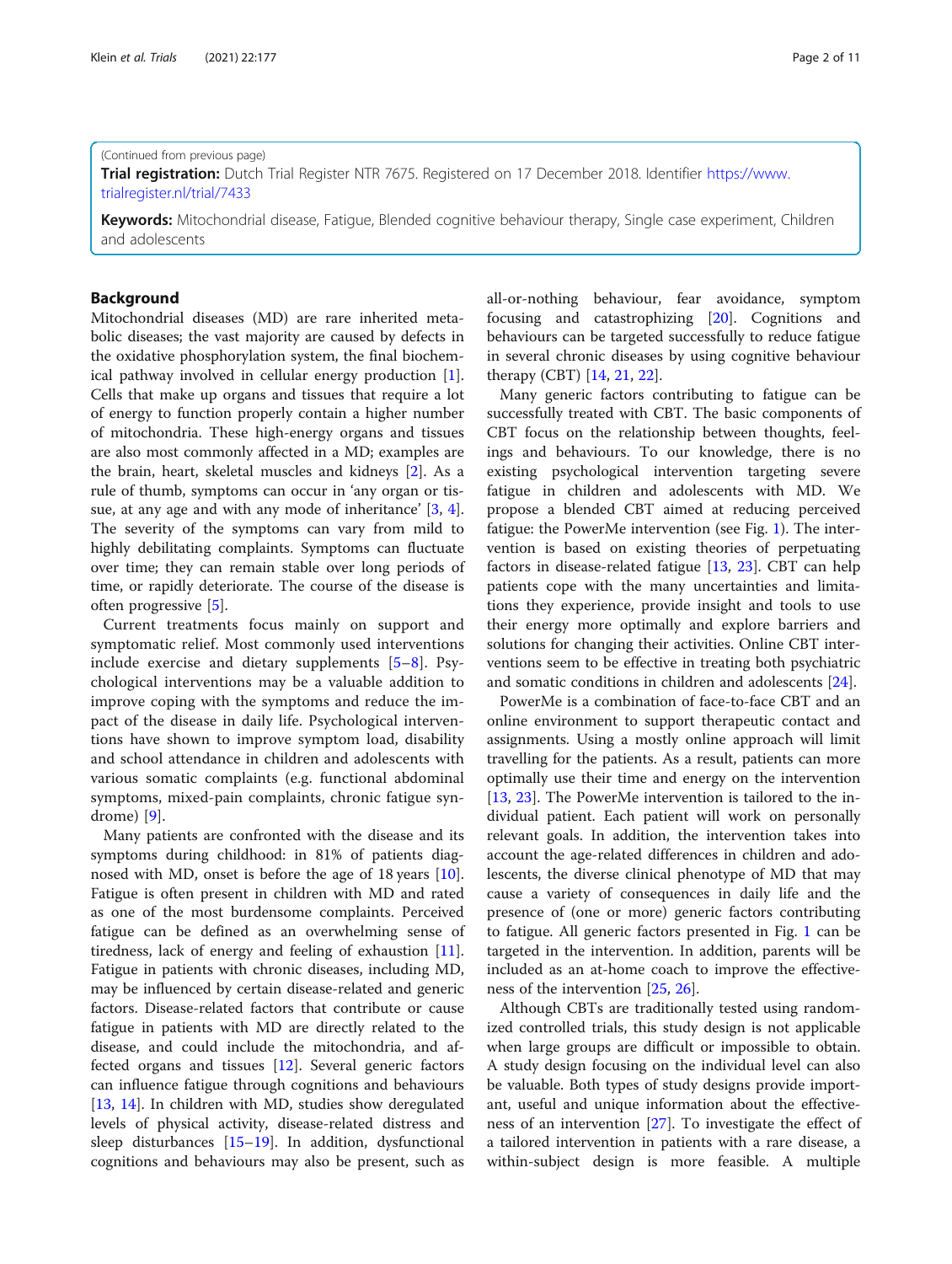<span id="page-2-0"></span>

baseline single case experimental design is suitable, because each participant will act as his or her own control comparing data of the baseline phase with the intervention phase [\[27](#page-10-0)–[29](#page-10-0)].

We will investigate the efficacy of the PowerMe intervention in a multiple baseline single case experiment. We hypothesize that the intervention significantly reduces perceived fatigue in severely fatigued children and adolescents with MD. Furthermore, it is hypothesized that due to the character of the intervention, a delayed effect will take place, approximately on the halfway point of the individual treatment (in most cases after 8 weeks). In addition, the efficacy of the PowerMe intervention on reducing the negative impact on daily life will be studied by measuring quality of life, school presence and physical functioning.

#### Methods/design

#### Study design

A multiple baseline single case experiment will be conducted to evaluate the efficacy of the PowerMe intervention on reducing perceived fatigue in children and adolescents with MD. In addition, the effect of the

Table 1 Inclusion and exclusion criteria

intervention on quality of life, school presence and physical functioning will be studied.

#### Recruitment and study population

Five patients between 8 and 12 years old and five patients between 12 and 18 years old will be included. Specialized metabolic physicians and nurses working at the Radboud Center for Mitochondrial Medicine at the Radboud university medical center in the Netherlands will recruit children diagnosed with MD. Patients will be informed about the PowerMe study during regular medical follow-up, or by an information letter. Furthermore, advertisements will be placed online by the patient organization International Mito Patients (IMP) and the Dutch Foundation for Muscular Diseases ('Prinses Beatrix Spierfonds'). All interested patients will be screened for eligibility with online questionnaires. Inclusion and exclusion criteria are shown in Table 1. Patients and their parents will sign informed consent forms before filling out the questionnaires. Patients who meet the criteria for a possible anxiety or depressive disorder will be interviewed by a psychologist to make an appropriate assessment of the eligibility of the patient for the study or whether a referral to regular care is

| <b>Exclusion criteria</b>                                                                                                                                                                             |
|-------------------------------------------------------------------------------------------------------------------------------------------------------------------------------------------------------|
| - Intellectual disability (developmental age younger than 8 years).<br>- Primary depression (CDI $\geq$ 16) or anxiety disorder (SCARED-C $\geq$ 25)<br>- Current psychological treatment for fatigue |
|                                                                                                                                                                                                       |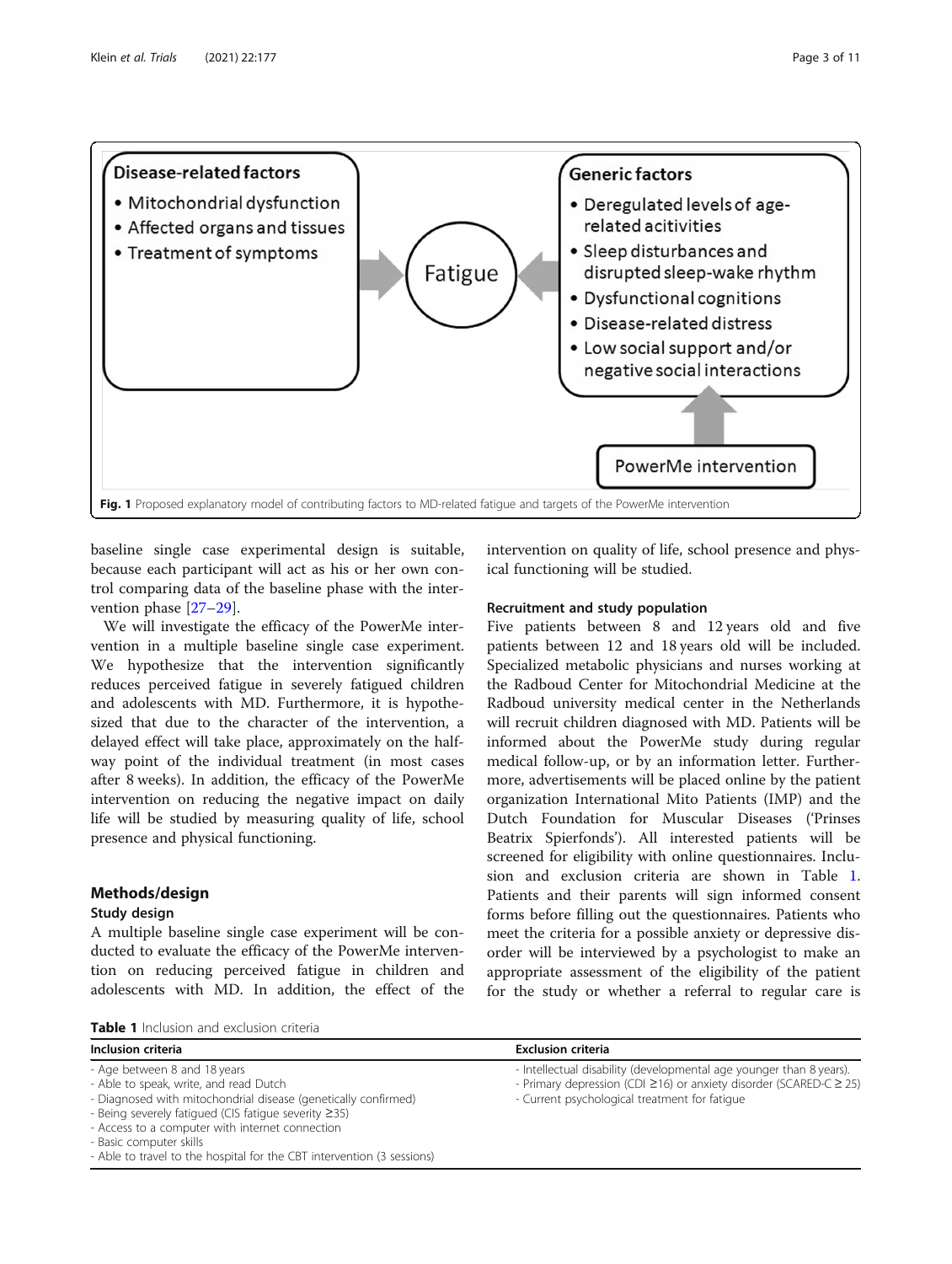advised. Subsequently, the researcher will contact the patient and parents with the results of the screening. If the patient is eligible for the study, the researcher will give a more detailed explanation about the study and answers all questions of the family. Informed consent will then be signed.

#### Procedure

To ensure sufficient data points are present to analyse the data, this multiple baseline single case experiment consists of 33 weekly measures of fatigue dispersed over three consecutive phases: baseline, treatment and followup. The intervention will be introduced staggered across time. In other words, each participant will start after a different length of the baseline period. The participants are allocated to an intervention start point at random. The following five start points will be randomized: the therapy will start following a baseline period of 5, 6, 7, 8 or 9 weeks. This approach is similar in both groups. The baseline period should be stable. Five to nine data points should give a clear indication of the stability of the baseline [\[28](#page-10-0), [30](#page-10-0)]. However, extending the baseline period when an unstable baseline is present will cancel out the randomization. For a more rigorous method of testing the effect of the intervention, baseline randomization will be applied. Therefore, baseline stability will not be checked before starting the intervention.

The researcher will contact the patient after randomization has allocated a baseline period between 5 and 9 weeks. At the start of the study, a participant number will be assigned to the patient to ensure confidentiality of personal identifiable patient data throughout the entire study. Participants and their parents receive a link to the online questionnaires each week for 33 weeks: the children fill out assessments about their fatigue and parents report on the school presence of their child. At the start of the study, the patient and parents are asked to fill out additional online questionnaires for the baseline assessment (T0).

After 5–9 weeks, the patient will start with the PowerMe treatment. The guideline for the treatment

duration is 16 weeks. However, it can range from 12 to 20 weeks, tailored to the needs of each participant. Afterwards, the patient fills out the (online) postintervention questionnaires (T1) and continues with the weekly questionnaire for 8–12 weeks. In Fig. 2, an overview of the study design is shown.

#### Randomization

Unbiased assignment of the baseline period through randomization improves the internal validity of a single case experiment; it protects against readiness or eagerness to participate and rules out any bias by the re-searcher assigning baseline length to a participant [[31](#page-10-0), [32\]](#page-10-0). Therefore, participants will be randomly assigned to a baseline period of 5 to 9 weeks by an independent researcher [\[29\]](#page-10-0). Randomization of the starting point of the treatment yields statistical control over known and unknown confounding variables. In addition, the statistical conclusion validity will be enhanced by randomization [[31,](#page-10-0) [33,](#page-10-0) [34\]](#page-10-0). In the proposed study, the intervention start point will be determined on a random basis using the Single-Case Data Analysis (SCDA) plug-in package for R software [\[35\]](#page-10-0).

#### Intervention

#### Development

The study and intervention were developed in collaboration with the patient organization IMP. The PowerMe website is built and designed as a healthspace in the webportal of Karify (an ehealth platform based in Utrecht, the Netherlands). The treatment protocol and modules are based on proven CBT protocols focusing on coping with fatigue and chronic illness [\[13,](#page-9-0) [23](#page-9-0), [36](#page-10-0)]. Furthermore, a focus group was organized with patients, a board member of the patient organization IMP and a diverse group of health care professionals working with patients with MD. Patients' needs and wishes for the treatment and website were mapped out and used as a guideline during the development of the blended CBT. In the focus group, patients were asked to reflect on the content, design, lay-out and feasibility of the

| Baseline assessment |         |         |          |  |          | Post-intervention assessment |  |
|---------------------|---------|---------|----------|--|----------|------------------------------|--|
| T0                  |         |         |          |  |          | Τ1                           |  |
|                     | Phase A | Phase B |          |  | Phase A' |                              |  |
| Case 1              | 5 weeks |         | 16 weeks |  | 12 weeks |                              |  |
| Case 2              | 6 weeks |         | 16 weeks |  | 11 weeks |                              |  |
| Case 3              | 7 weeks |         | 16 weeks |  |          | 10 weeks                     |  |
| Case 4              | 8 weeks |         | 16 weeks |  |          | 9 weeks                      |  |
| Case 5              | 9 weeks |         | 16 weeks |  |          | 8 weeks                      |  |
|                     |         |         | 33 weeks |  |          |                              |  |

Fig. 2 Guideline of the multiple baseline design used in the study. Note: Phase B can range from 12 to 20 weeks. Phase A' is adapted to phase B to reach a total of 33 weekly measurements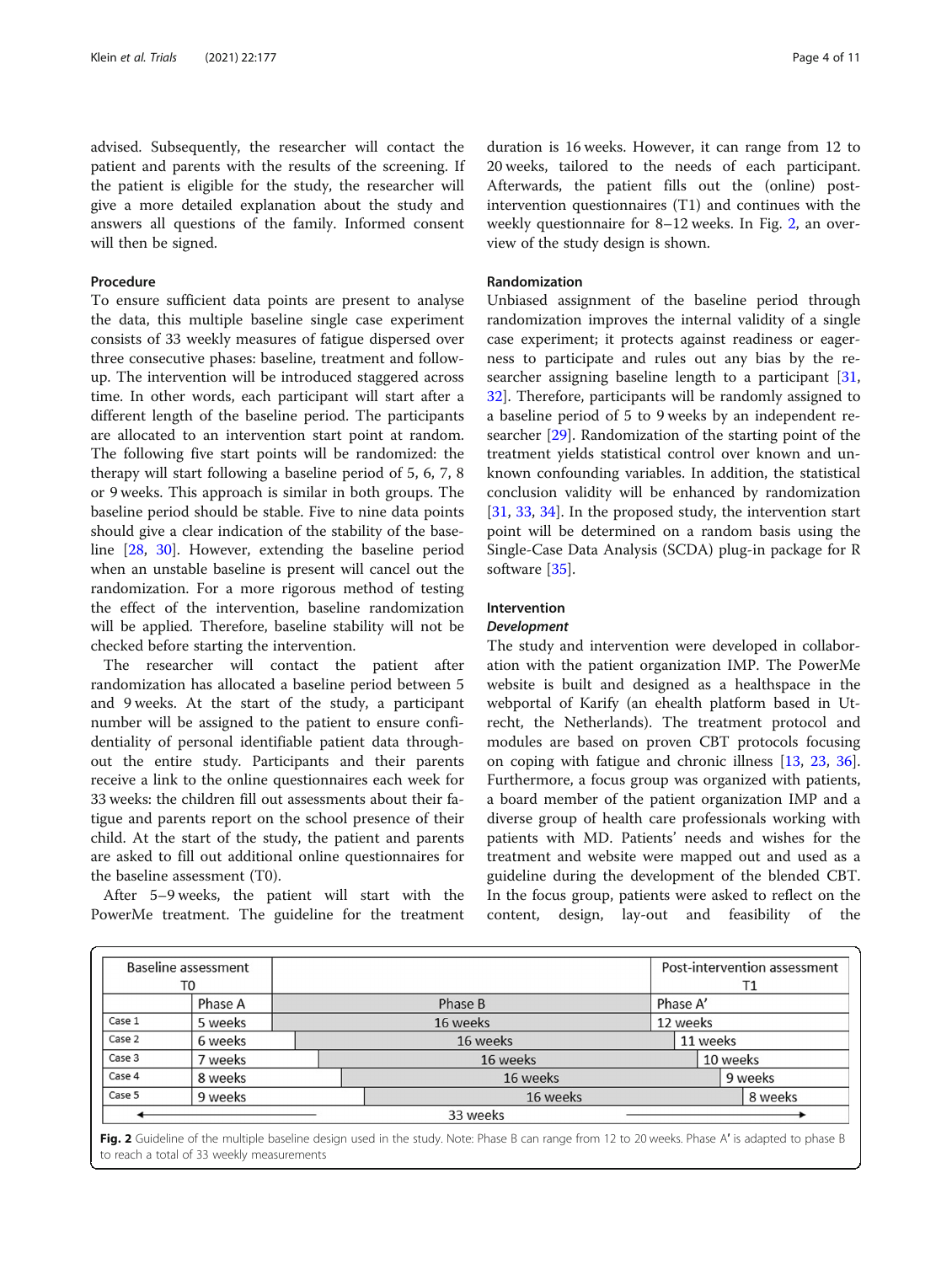intervention and the study. Based on their comments, certain topics were added to the intervention as (additional) content in submodules or as information in the library of the website. Furthermore, suggestions for layout and design were incorporated as well.

#### The treatment protocol

Trained and experienced CBT therapists and researchers collaborated to write the treatment protocol and the content of the website. The website will be used as a supportive tool within the treatment and contains information, assignments and applications for sending e-mails and making video calls in a secure environment. The website consists of six child modules and one parental module (see Table 2). The modules have been adapted to each age group: children aged 8–12 years and adolescents between 12 and 18 years old. Parents also have their own version of the

Table 2 The treatment modules of the PowerMe intervention

website, containing all child modules and an additional parental module.

#### Usability testing

The website was tested by three children between 8 and 18 years old, a parent of a child with MD, a young adult with MD, two psychologists and two researchers. Their feedback on readability, usability and layout was used to optimize the final version of the website.

#### The PowerMe intervention

The intervention will be part of an interdisciplinary treatment for patients with MD. Different parts of the treatment must be tested separately before a comprehensive interdisciplinary treatment could be tested. The PowerMe intervention provides tools to help children cope more effectively with their fatigue complaints, and to experience less negative effects of the fatigue in their

| Module                             | Type of module                                | Content                                                                                                                                                                                                                                                                                                                                                                                                                                                                                                      |
|------------------------------------|-----------------------------------------------|--------------------------------------------------------------------------------------------------------------------------------------------------------------------------------------------------------------------------------------------------------------------------------------------------------------------------------------------------------------------------------------------------------------------------------------------------------------------------------------------------------------|
| 'What does your<br>day look like?' | Obligatory                                    | Assignments to quide the treatment plan:<br>Two diaries will be filled out: an activity diary and a sleep diary. The patient will record all<br>activities and rate the fatigue after the activity and enjoyment of the activity. Periods of rest will<br>also be recorded. The sleep diary records among others bedtimes, hours of sleep and quality of<br>the sleep. Both diaries will be filled out for 1-2 weeks. Furthermore, the patient can already write<br>down ideas for possible treatment goals. |
| 'Knowledge'                        | Obligatory                                    | The patient will learn more about MD, fatigue related to MD and the PowerMe intervention. It is<br>important that the patient learns information about MD and fatique that is reliable. Unrealistic<br>ideas about their disease or fatigue can promote unhelpful thoughts and safety behaviours.                                                                                                                                                                                                            |
| Thinking, feeling,<br>doing'       | Obligatory, including<br>optional assignments | The main focus of this module is the relationship between thoughts, feelings and behaviours in<br>difficult situations, and practicing helpful thoughts.<br>Optional assignments: (1) challenging negative thoughts, (2) identifying cognitive biases and (3) a<br>thought experiment.                                                                                                                                                                                                                       |
| 'My battery'                       | Obligatory, including<br>optional assignments | Information and assignments focused on using their energy more optimally:<br>- Activity diary: Scoring activities and finding ways to change their activities to feel less fatigued<br>(e.g. changing very exhausting activities, different types of rest, balancing between high and<br>low energy activities)<br>- Working on activity-related goals using step-by-step plans<br>- Coping with necessary and/or fun, but exhausting activities<br>- Helping thoughts                                       |
| 'Sleep'                            | Optional                                      | Information and assignments about problematic sleep-wake rhythms and sleep hygiene:<br>1) Making and following a consistent sleep schedule keeping into account: hours of sleep during<br>the night and bedtimes during weekdays and the weekend.<br>2) Changing problematic sleep hygiene/sleep habits<br>3) Assignments related to ruminating (thinking helping thoughts, writing down their thoughts,<br>planning 15 min at another time to think things over, relaxation exercises)                      |
| 'Me and others'                    | Optional                                      | Assignments related to communicating about their fatigue and MD.<br>1) Practice reactions to difficult questions or remarks, either by talking about their disease or<br>reacting assertively.<br>2) Problem solving, which can focus on a wide range of problems.<br>3) Communicating their boundaries to help them keep balance between activities and rest.                                                                                                                                               |
| 'After the treatment' Obligatory   |                                               | Together with the therapist, a plan will be made on how to deal with (consequences of) fatigue<br>in the future. Also, the treatment will be evaluated. By writing down the relapse prevention plan<br>within the PowerMe website, all information will be easily found by the patient after the<br>treatment has ended.                                                                                                                                                                                     |
| 'How can I coach<br>my child?'     | Parental module                               | Parents have the opportunity to coach their child in daily life, whereas the therapist only has<br>weekly contact with the patient. Tips and tricks are provided to help parents support their child<br>during the treatment.                                                                                                                                                                                                                                                                                |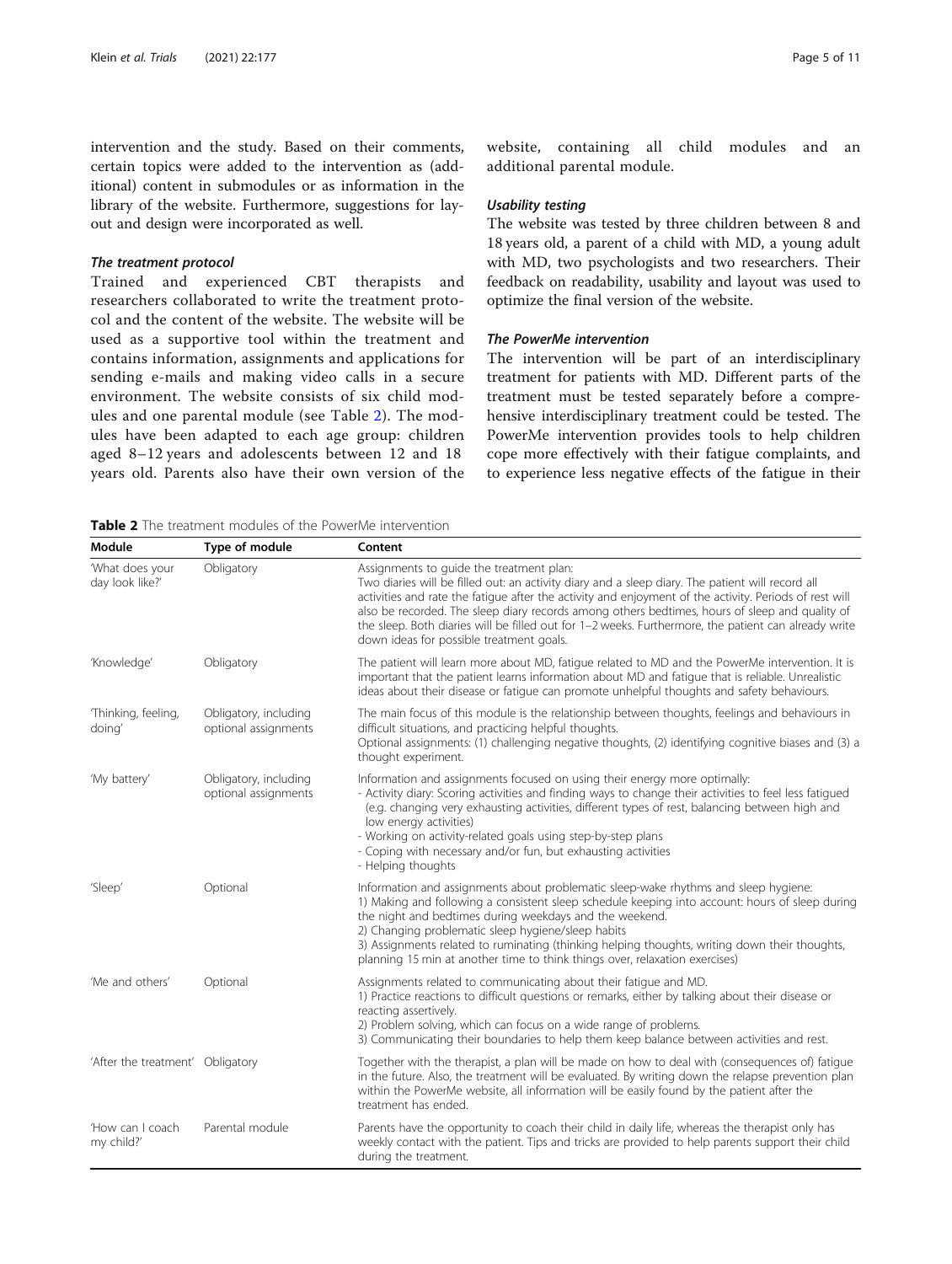daily life. The intervention will be tailored by the therapist to the needs of the patient based on the results of the self-report questionnaires, the intake and related assignments. Patients will work on personally relevant goals related to their fatigue. The therapist works closely together with specialized health care professionals to ensure patients work on realistic goals and the therapist can take the possibilities of, for instance, physical activity into account for each patient. Examples of personalized goals are seeing their friends more often, distributing their energy more optimal during the day, accepting their limitations and focusing on possibilities. Additional goals may focus on coping with their disease in general and other consequences of the MD such as pain.

Patients will have three face-to-face sessions and five sessions using video calling, though this may be adapted to the needs and preferences of the patient. The dose is based on other CBT protocols targeting disease-related fatigue or distress [\[13,](#page-9-0) [23](#page-9-0), [37\]](#page-10-0). In addition, the therapist will have weekly email or telephone contact with the patient to keep the patient motivated, give feedback on assignments and answer any questions.

The first intake session will be face-to-face with the patient and his/her parents. Afterwards, all patients will start recording their activities and sleep pattern in online diaries (module 'What does your day look like?'). The second session will focus on setting relevant and realistic goals. Also, the treatment will be more elaborately explained. All participants will then continue with the 'Knowledge' module at home. If sleeping problems are considered important contributors to fatigue, the next session will focus on the module 'Sleep'. This module can also be done as homework. The modules 'Thinking, feeling, doing' and 'My battery' will be discussed in the following sessions. The start of the module 'My battery' will be discussed in a face-to-face session, when possible. After, patients can continue the assignments by themselves or with their parents. An optional module (module 5—'Me and others') is given only when the child has a goal related to communication with others. The last module ('After the treatment') will be done in the final face-to-face session with the therapist.

Parents will also have an important role in the treatment of their child. They will coach and help their child with the treatment at home. Therefore, parents will receive information on how to coach their child and an overview of all child-modules. Parents of children between the age of 8 and 12 will most likely be present during all sessions. The therapist calls the parents at least once to discuss any questions and give personalized tips on coaching their child. If high levels of parental stress are present on the PIP or mentioned in the intake, the therapist will address these and will provide tools to help them cope with the situation. When parents require

specialized help, they are encouraged to see their general practitioner. Parents can also email the therapist if they have any more questions.

#### Training, supervision and treatment integrity

The intervention will be given by two healthcare psychologists licensed to treat patients with CBT and experienced in working with children with a chronic disease. The therapists will be trained by a clinical psychologist in using the PowerMe protocol and website. They will receive weekly supervision from an experienced clinical psychologist.

Treatment integrity will be evaluated by recording all sessions and other contact moments with the participant. Sessions and telephone contact will be recorded with permission of the patient and all email-contact will be saved. Treatment fidelity will be measured at the end of the study, by randomly selecting and evaluating therapist adherence to the protocol in 5% of all sessions and phone/email contacts, including the order of the sessions and content within the sessions.

#### Refusal of study participation and drop-out

If patients do not wish to participate, they have the option to provide a reason. Both refusals and reasons for refusal will be recorded by the researcher. Drop-outs from the intervention are also recorded. The researcher contacts all drop-outs and records reasons for drop-outs or study-assessments that are not completed. It is not mandatory for participants to provide reasons for dropping-out. When a participant drops-out of the study, another participant will be recruited up to 5 extra participants per group.

#### Adverse events

All (serious) adverse events that are reported by the participant or observed by the therapist will be recorded. During the intervention, the therapist will monitor any stress and strain that may arise due to the intervention, or caused by other circumstances, and takes appropriate action. Reported adverse events will be monitored until they have been resolved or a stable situation has been reached. Serious adverse events, as defined by the Dutch law for medical scientific research in humans, will be reported by the researcher to the Research Ethics Committee 'CMO Region Arnhem-Nijmegen' that approved the study protocol [\[38,](#page-10-0) [39\]](#page-10-0).

#### **Outcomes**

All outcome measures and data collection timepoints are listed in Table [3](#page-6-0). A differentiation is made between parental and child questionnaires. Fatigue severity, impact of fatigue on daily life and school presence will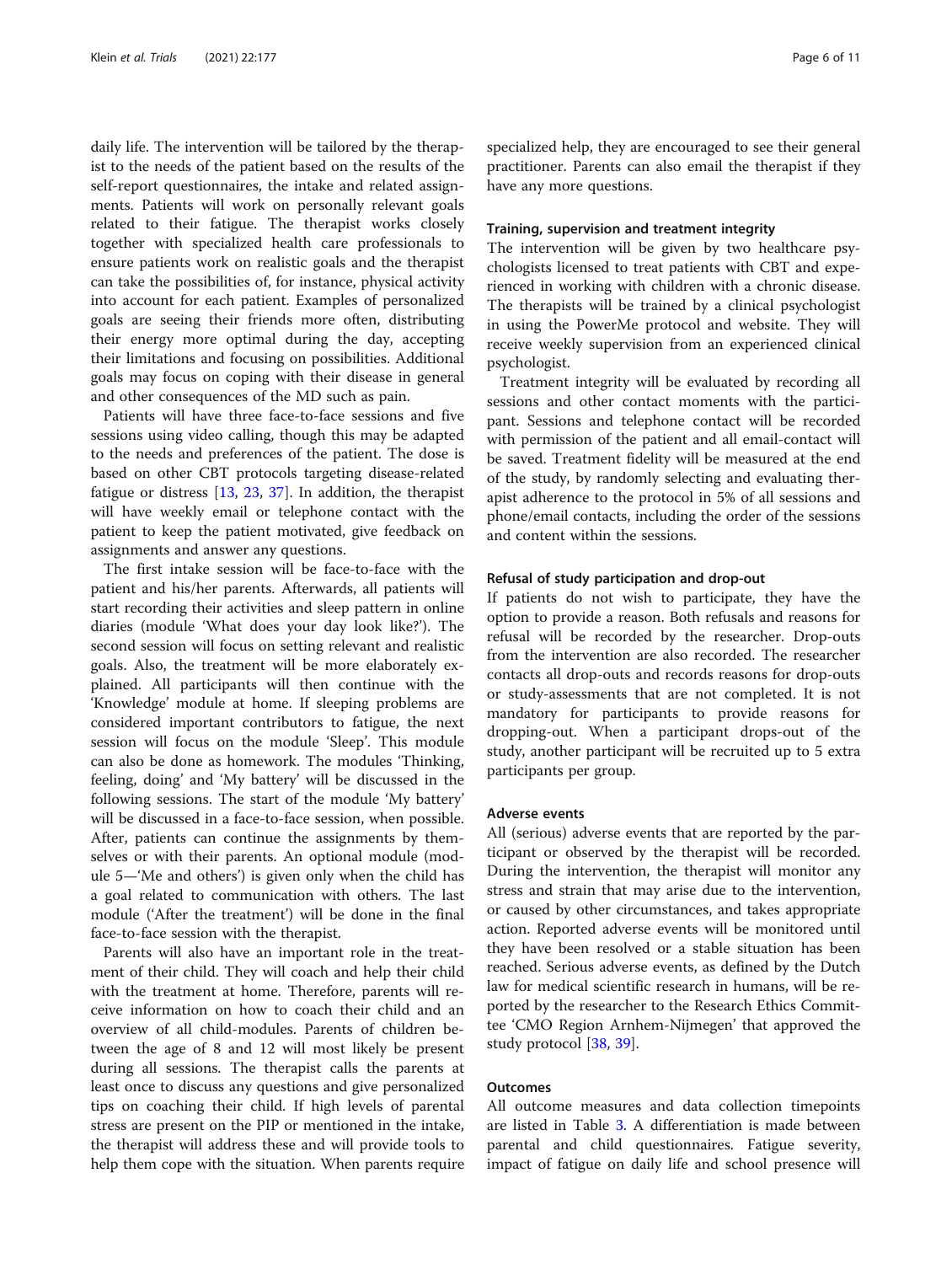|                                                              | <b>Measurements</b>                                                                                                                                                               | T <sub>0</sub> | T1         |           | Weekly Intervention |
|--------------------------------------------------------------|-----------------------------------------------------------------------------------------------------------------------------------------------------------------------------------|----------------|------------|-----------|---------------------|
| Main outcome measures                                        |                                                                                                                                                                                   |                |            |           |                     |
| Fatique severity                                             | CIS, subscale fatigue severity                                                                                                                                                    | $\mathcal{C}$  | $\subset$  | $\subset$ |                     |
|                                                              | PedsQL-MFS                                                                                                                                                                        |                | C, P, C, P |           |                     |
| Secondary outcome measures                                   |                                                                                                                                                                                   |                |            |           |                     |
| Quality of life                                              | <b>CHO</b>                                                                                                                                                                        |                | C. P. C. P |           |                     |
| School attendance                                            | School attendance questionnaire                                                                                                                                                   |                | C, P, C, P | P         |                     |
| Physical functioning                                         | CHQ, subscale physical functioning                                                                                                                                                |                | C, P, C, P |           |                     |
|                                                              | PedsQL-MFS, subscale physical functioning                                                                                                                                         | $\subset$      | C          |           |                     |
| Impact on daily life                                         | Two weekly items (see the 'Methods/design' section)                                                                                                                               |                |            | C         |                     |
| Self-rated improvement                                       | Self-rated improvement questionnaire                                                                                                                                              | C              | $\subset$  |           |                     |
| Indicators for treatment goals and therapeutic guidance      |                                                                                                                                                                                   |                |            |           |                     |
| Sleep problems                                               | Sleep diary                                                                                                                                                                       |                |            |           | C                   |
| Level of activity                                            | Activity diary                                                                                                                                                                    |                |            |           | C                   |
| Dysfunctional cognitions about the disease                   | ICO                                                                                                                                                                               | C              |            |           |                     |
| and fatigue                                                  | Self-efficacy Scale                                                                                                                                                               | C              |            |           |                     |
| Mental fatique                                               | CIS, subscale concentration                                                                                                                                                       | $\mathcal{C}$  | $\subset$  |           |                     |
| Parenting stress                                             | PIP                                                                                                                                                                               | $\mathsf{P}$   |            |           |                     |
| Other measures                                               |                                                                                                                                                                                   |                |            |           |                     |
| Demographic variables                                        | Age, gender, education, physical problems, and comorbidities                                                                                                                      | P              |            |           |                     |
| Disease- and treatment<br>related variables (medical record) | Diagnosis, genetic mutation, affected family members, current/past<br>treatments, time since diagnosis                                                                            |                |            |           |                     |
| Feasibility                                                  | Questions regarding patient eligibility, response rate, willingness to<br>participate, commitment and satisfaction with the intervention.                                         |                | C, P, T    |           |                     |
| <b>Fyaluation/Feedback</b>                                   | A process evaluation focused on treatment integrity, feedback of the<br>therapist and patient on: the intervention, use of the website, and<br>blended nature of the intervention |                | C, P, T    |           |                     |

<span id="page-6-0"></span>Table 3 Time points of all questionnaires and other measurement instruments

Note: T0, baseline assessment; T1, post-intervention assessment; weekly, weekly measurements throughout the entire study; C, child questionnaire; P, parent questionnaire; T, therapist questionnaire

be measured weekly. All questionnaires will be administered in Dutch.

#### Primary outcomes

Fatigue severity will be measured weekly using the Checklist Individual Strength (CIS) subscale fatigue severity (8-items, 7-point Likert Scale), the primary outcome measure [[40,](#page-10-0) [41\]](#page-10-0). Scores range from 8 to 56; a higher score indicates a higher level of fatigue. A score of 35 or higher is an indication of severe fatigue.

In addition, fatigue severity will be measured at baseline and post-intervention assessment with the Pediatric Quality of Life Inventory Multidimensional Fatigue Scale (PedsQL-MFS) [[42\]](#page-10-0), and the CIS subscales 'fatigue severity' and 'concentration'. Both the CIS and PedsQL-MFS have demonstrated sufficient validity, with Cronbach's alpha's of 0.90 and at least 0.70, respectively [\[40](#page-10-0), [43\]](#page-10-0).

#### Secondary outcomes

Quality of life will be measured with short forms of the Child Health Questionnaire (CHQ). The CHQ-SF for children consists of 45 items divided in 14 physical and social domains and two overall scales: physical health and psychosocial health [\[44](#page-10-0)]. The CHQ-CF45 is valid and reliable with a median Cronbach's alpha of 0.89 [[45\]](#page-10-0). The parent form (CHQ-PF28) is also valid; the summary measures show adequate reliability with Cronbach's alpha larger than 0.70 [[46\]](#page-10-0). Impact on daily life is also measured weekly with two items: The patient answers whether the fatigue has interfered with their activities during the week and if it did, how much distress it caused. Both items are answered on a 5-point Likert scale.

School attendance (work/internship) will be expressed in (attended hours/obliged hours  $\times$  100). Parents will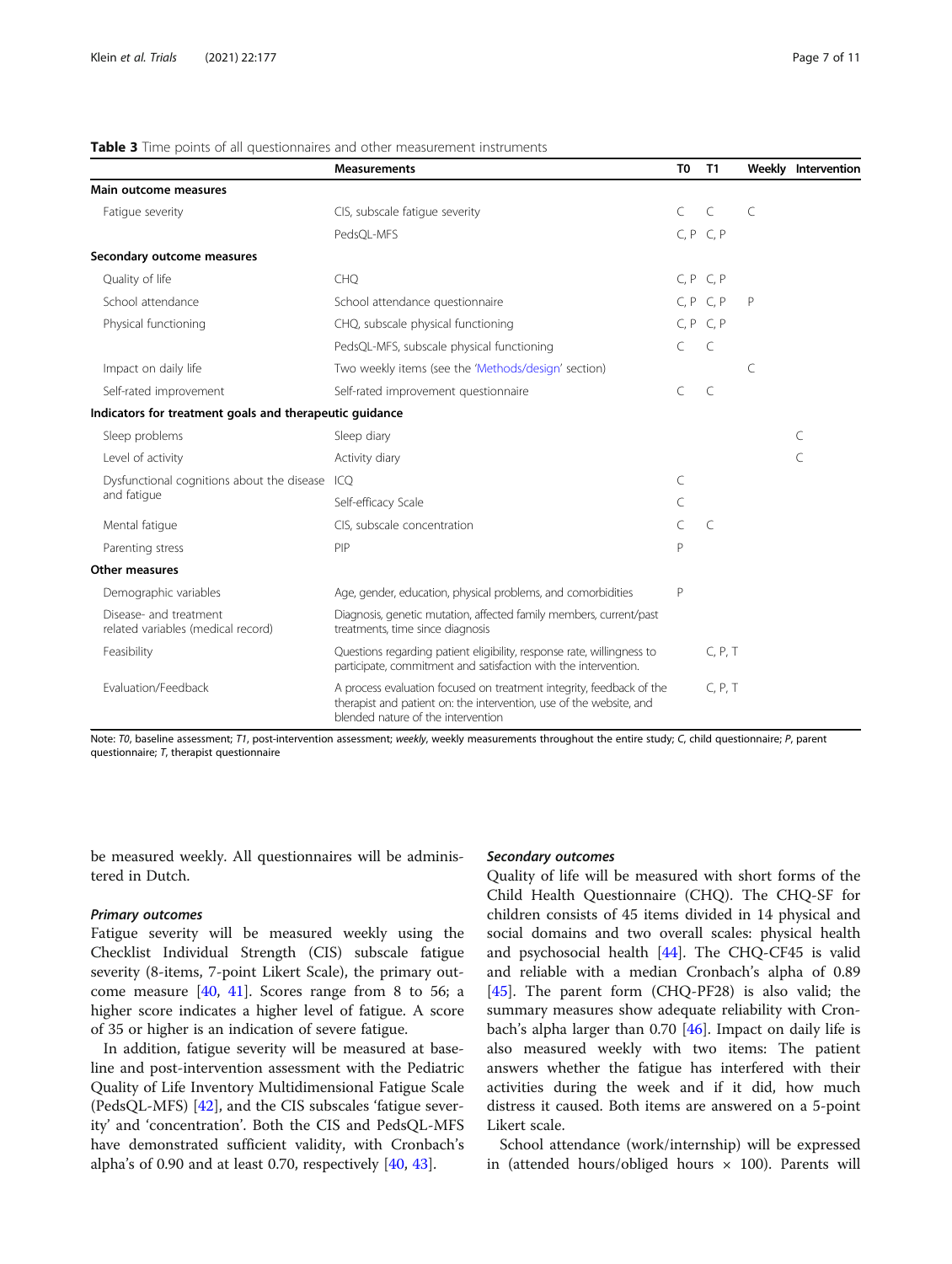answer weekly questions regarding school (work/internship) presence: how often and how long their child was not present at school, and the reasons for the absence.

Physical functioning will be measured by the subscale physical functioning of both the CHQ and PedsQL Multidimensional Fatigue Scale.

Self-rated improvement is measured by one item on which patients indicate whether they feel much better, have the same complaints or have become worse compared with the previous measurement at T0. An additional open-ended item will ask whether they consider the intervention helpful in dealing with their fatigue and if they notice a difference in daily life [[26](#page-9-0)].

#### Other study parameters

Demographic characteristics will be determined during baseline assessment (T0). Disease- and treatment-related variables will be collected from the patients' medical record via the participants' physician.

Furthermore, the intervention will be evaluated in terms of feasibility by looking at patient eligibility, response rate, willingness to participate, commitment and satisfaction with the intervention. A process evaluation will focus on treatment integrity and feedback of the therapist and patient on the intervention, use of the website and blended nature of the intervention.

Additional instruments to assess which modules and assignments of the PowerMe intervention are indicated will be filled out during baseline assessment (T0) and consists of the following questionnaires: Illness Cognitions Questionnaire (ICQ) [[47\]](#page-10-0) and Self-Efficacy Scale [[48,](#page-10-0) [49\]](#page-10-0). Parents will fill out a questionnaire on parenting stress related to caring for a child with a medical condition (Pediatric Inventory for Parents) [[50\]](#page-10-0).

#### Power

The sample size and series length are based on literature of randomization tests in multiple baseline single case experiments. Power of a multiple baseline single case experiment is related to the series length [\[31,](#page-10-0) [33](#page-10-0), [34\]](#page-10-0). A series length of 30 has a power over 0.8 when the effect size is 1.0 and no autocorrelation is present [\[33](#page-10-0)], though some autocorrelation can be expected and will be taken into account. Sample size is based on the primary outcome of fatigue severity using at least 30 weekly measurements. When using randomization tests, a sample size of at least 4 participants per group is necessary to have sufficient statistical power in the randomization test [\[33,](#page-10-0) [51\]](#page-10-0). Based on the literature, the current design of five patients and 33 measurements will be sufficient to reach a statistical significance  $p < .01$  using the Wampold-Worsham procedure [[33\]](#page-10-0), with significance reached at  $p < .05$ .

#### Intended statistical analyses

The primary objective of the PowerMe study is to examine the efficacy of the blended CBT on reducing fatigue severity in children with MD. The weekly measurements will be analysed with (1) visual analysis, (2) randomization tests and (3) multilevel modelling.

- 1) Visual analysis will be used for an initial assessment of the intervention effects on fatigue severity by examining six features of graphed SCE data: level, variability, trend, immediacy of effect, overlap and consistency of data patterns [[52](#page-10-0)]. On a group level, heterogeneity between individual trajectories will be explored and described.
- 2) Randomization tests will be used to test if there is a statistical significant effect of CBT on fatigue. These tests have the ability to detect smaller changes than visual analysis alone and test statistical significance. We expect the fatigue severity to be lower in the treatment phase than in the baseline phase. Therefore, we will use a one-tailed alternative hypothesis, measuring the difference in fatigue severity between phases A and B  $[34, 51]$  $[34, 51]$  $[34, 51]$  $[34, 51]$ .
- 3) Multilevel modelling will be used to investigate statistical significance and treatment effects using a multiple, single case multilevel modelling strategy based on the modelling suggestions by Moeyaert et al. (2014). This approach can identify case-specific treatment effects and estimated differences between cases. The fluctuations of the weekly and/or aggregated scores between the phases (baseline, intervention and follow-up) are evaluated. More specifically, the analysis focuses on the differences in the intercept and slopes of the weekly scores from one phase to the other. This method has also been validated in small sample sizes (with  $N$  of 4–8) [\[53\]](#page-10-0).

All other outcomes will be mapped descriptively. The software program RadQuest will be used to administer questionnaires, which will prevent missing data within questionnaires. According to the study design, missing measurement moments will be handled as missing data and will not be imputated. Analyses of the data will follow the intention-to-treat principle, using the SCDA plug-in package for R software [\[35](#page-10-0), [54](#page-10-0)].

#### **Discussion**

This paper outlines the study protocol for a multiple baseline single case experiment to investigate the efficacy of a blended CBT on reducing perceived fatigue and the negative impact of fatigue on daily life in children with MD. Fatigue is highly prevalent in children with MD and rated as one of the most burdensome complaints [\[15](#page-9-0)]. Other studies show that CBT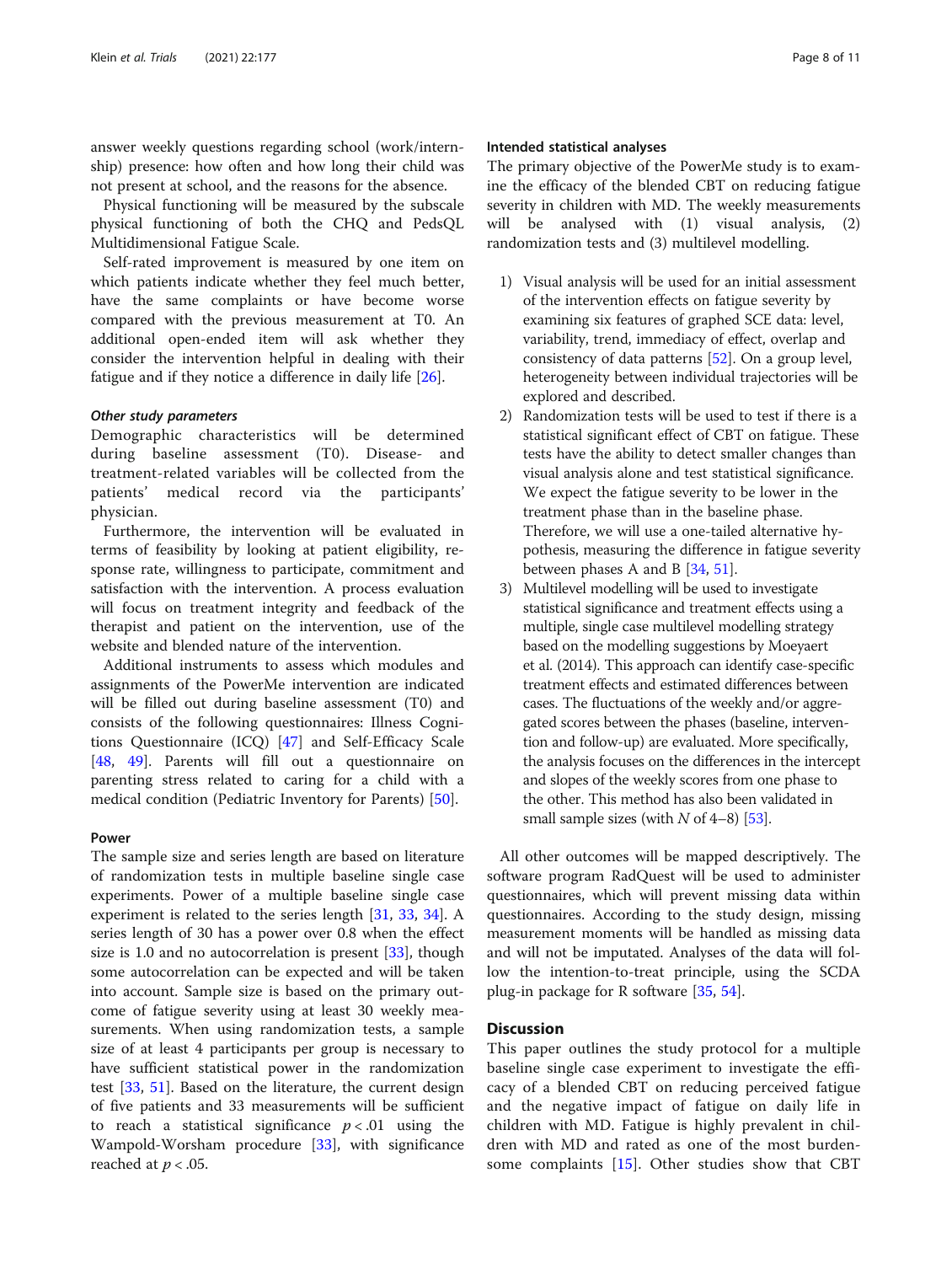can effectively reduce fatigue in patients with chronic disease [[21,](#page-9-0) [22\]](#page-9-0). However, few evidence-based interventions exist for children with fatigue due to a chronic disease [\[9](#page-9-0), [55](#page-10-0)]. Furthermore, no studies have been found targeting fatigue with a CBT intervention in patients with MD.

The blended care approach of the PowerMe intervention could be a promising working method within specialized care of rare diseases to reach patients countrywide. Travelling is limited, increasing time and energy spend on the intervention and reducing school absence. The tailored approach ensures patients work on individually relevant goals with a personalized treatment plan. Possible fatigue maintaining factors are addressed throughout the intervention. The effect of this individualized intervention will then be measured for each participant using a single case experiment.

The study design has several strengths and limitations. A single case experiment is used to measure the efficacy of an intervention in small groups. It is especially useful in rare diseases like MD, when large sample sizes are not feasible. Moreover, a single case experiment measures the effect of the intervention on an individual level. This corresponds well when investigating the individually tailored PowerMe intervention in a heterogeneous group of MD patients. Thirdly, fatigue will be measured weekly over a course of 33 weeks. The course of fatigue will be measured over time instead of measuring the difference between two data points (before and after treatment). Though this provides valuable information about the course of fatigue over time, the participant needs to commit to the study for a relatively long time. Furthermore, by focusing on perceived fatigue as primary outcome, measured with a validated self-report questionnaire, the risk of response shift bias increases. Though this is the most optimal and accurate way of measuring perceived fatigue, we need to be aware of such a bias when reporting the results of our study. Some difficulties are inherent to this design. Randomization and stable baselines are both important to improve validity. Unfortunately, controlling for a stable baseline within a randomized multiple baseline design is not possible. In addition, a single case design often presumes an immediate effect when a treatment is started. However, a psychological intervention needs time to change unhelpful thoughts and behaviours before an effect can be measured. A delayed effect can be investigated with single case designs, although it is not as straightforward as immediate effects. Regarding the statistical analyses, caution is warranted regarding the power calculation of the randomization test. A large effect size is needed to have sufficient power for this analysis, which may not be a realistic effect size for this type of intervention and outcome. However, large effect

sizes have been reported in studies focusing on CBT treatments and literature suggests larger effect sizes are likely in single case designs that focus on established interventions [[56,](#page-10-0) [57](#page-10-0)]. The PowerMe intervention implements widely used psychological techniques, tailored to children and adolescents with MD. We have also added multilevel modelling as an additional statistical analysis, which can be used in small groups and are more likely to detect changes when smaller effect sizes are present. Lastly, to control for effects of time and other possible confounders, it is recommended to use a concurrent design [[28](#page-10-0), [29\]](#page-10-0). However, patients may not be able to start at the same time and therapists may have limited time to treat several patients at the same time. If a concurrent design is not feasible, a non-concurrent design will be used in one or both groups to investigate the effectiveness of the intervention.

In conclusion, fatigue is highly prevalent in children with MD, a rare disease with a highly heterogeneous course and expression. Evidence-based interventions are needed to reduce fatigue and improve quality of life. This study aims to investigate the efficacy of a blended CBT to reduce perceived fatigue in children with MD using a single case experimental design. If the PowerMe intervention shows to be effective and feasible in this study, it could be a valuable addition in clinical practice to treat fatigue in children with MD. However, more research is needed to be able to provide sufficient evidence about the effectiveness of the PowerMe intervention on experienced fatigue [[28\]](#page-10-0). If proven effective, the intervention will be part of an interdisciplinary treatment for patients with MD. Patients with MD often receive many different health care interventions to treat their symptoms. Future research should explore the effectiveness of a combination of treatments, for example, physiotherapy and psychological interventions, to treat fatigue on a mental and physical level.

#### Trial status

Recruitment of the PowerMe study is ongoing. The recruitment started in Febuary 2019 and is expected to end in Febuary 2021.

#### Abbreviations

CBT: Cognitive behaviour therapy; CDI: Children's Depression Inventory; CHQ: Child Health Questionnaire; CIS: Checklist Individual Strength; ICQ: Illness Cognitions Questionnaire; IMP: International Mito Patients; MD: Mitochondrial disease; PedsQL-MFS: Pediatric Quality of Life Inventory Multidimensional Fatigue Scale; SCARED: Screen for Child Anxiety Related Disorders; SCDA: Single-Case Data Analysis

#### Acknowledgements

We acknowledge Aukje Aerts and Saskia Spillekom-van Koulil for their assistance on the treatment protocol. We thank all professionals and patients who joined the focus group and provided input in the development of the treatment protocol. We thank everyone who tested the PowerMe website.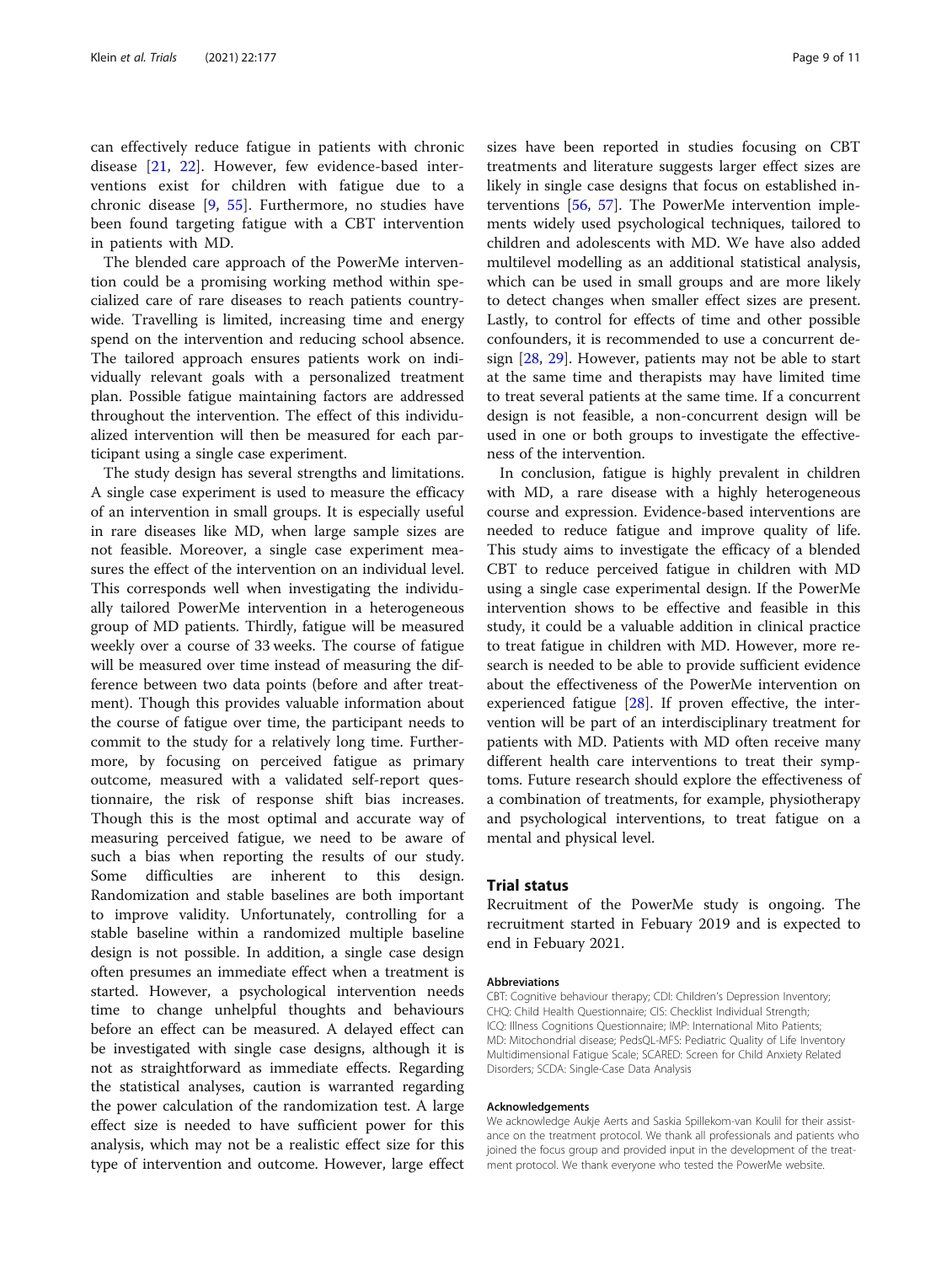#### <span id="page-9-0"></span>Authors' contributions

CV, JC and EV designed the study in collaboration with JS and MJ. KL, CV and IK designed the PowerMe intervention. IK, JC and TH collaborated on the methodology. IK drafted the manuscript. CV and JC led and supervised the project. All authors read and revised drafts of the manuscript. All authors read and approved the final manuscript.

#### Funding

This work was supported by the Dutch foundation for muscular diseases 'Prinses Beatrix Spierfonds' grant number "W.OK17-06". The funding body has had no role in study design, data collection and management and will have no role in analysis and interpretation of data, writing of the report and the decision to submit the report for publication.

#### Availability of data and materials

Data will be made available upon reasonable request.

#### Ethics approval and consent to participate

Ethical approval for this study was granted by the Research Ethics Committee 'CMO Region Arnhem-Nijmegen' in the Netherlands on August 28, 2018 (NL63537.091.18, 2018-4509). Participants can only be included in the study after informed consent has been given, as appropriate for the different age-groups within study. For participants below 16 years old, consent for their participation was also obtained from their parents or legal guardians.

#### Consent for publication

Not applicable.

#### Competing interests

This study was not industry sponsored. Dr. Jose Custers, Dr. Thomas Hoogeboom, Dr. Mirian Janssen, Dr. Inge-Lot Klein, Dr. Kim van de Loo, Elja van der Veer and Dr. Christianne Verhaak report no disclosures. Prof. Jan Smeitink is the founding CEO of Khondrion BV.

#### Author details

<sup>1</sup>Radboud university medical center, Radboud Institute for Health Sciences, Radboud Center for Mitochondrial Medicine, Department of Medical Psychology, PO Box 9101, Geert Grooteplein Zuid 10, 6500 HB Nijmegen, The Netherlands. <sup>2</sup>Radboud university medical center, Radboud Institute for Health Sciences, IQ Healthcare, PO Box 9101, Geert Grooteplein Zuid 10, 6500 HB Nijmegen, The Netherlands. <sup>3</sup>Radboud university medical center, Radboud Institute for Molecular Life Sciences, Radboud Center for Mitochondrial Medicine, Department of Internal Medicine, PO Box 9101, Geert Grooteplein Zuid 10, 6500 HB Nijmegen, The Netherlands. <sup>4</sup>Radboud university medical center, Radboud Institute for Molecular Life Sciences, Radboud Center for Mitochondrial Medicine, Department of Pediatrics, PO Box 9101, Geert Grooteplein Zuid 10, 6500 HB Nijmegen, The Netherlands. 5 International Mito Patients Association, Bergambacht, The Netherlands.

#### Received: 7 September 2020 Accepted: 11 February 2021 Published online: 01 March 2021

#### References

- 1. Smeitink J, van den Heuvel L, DiMauro S. The genetics and pathology of oxidative phosphorylation. Nat Rev Genet. 2001;2:342. [https://doi.org/10.103](https://doi.org/10.1038/35072063) [8/35072063.](https://doi.org/10.1038/35072063)
- 2. Koene S, Smeitink JAM. Mitochondrial medicine: a clinical guideline. Nijmegen: Khondrion BV; 2011.
- 3. Lemonde H, Rahman S. Inherited mitochondrial disease. Paediatr Child Health. 2015;25(3):133–8. <https://doi.org/10.1016/j.paed.2014.11.002>.
- 4. Munnich A, Rustin P. Clinical spectrum and diagnosis of mitochondrial disorders. Am J Med Genet. 2001;106(1):4–17. [https://doi.org/10.1002/a](https://doi.org/10.1002/ajmg.1391) [jmg.1391.](https://doi.org/10.1002/ajmg.1391)
- 5. Davison JE, Rahman S. Recognition, investigation and management of mitochondrial disease. Arch Dis Child. 2017;102(11):1082–90. [https://doi.](https://doi.org/10.1136/archdischild-2016-311370) [org/10.1136/archdischild-2016-311370](https://doi.org/10.1136/archdischild-2016-311370).
- 6. Pfeffer G, Majamaa K, Turnbull DM, Thorburn D, Chinnery PF. Treatment for mitochondrial disorders. Cochrane Database Syst Rev. 2012;(4). [https://doi.](https://doi.org/10.1002/14651858.CD004426.pub3) [org/10.1002/14651858.CD004426.pub3.](https://doi.org/10.1002/14651858.CD004426.pub3)
- 7. El-Hattab AW, Zarante AM, Almannai M, Scaglia F. Therapies for mitochondrial diseases and current clinical trials. Mol Genet Metab. 2017; 122(3):1–9. <https://doi.org/10.1016/j.ymgme.2017.09.009>.
- Hirano M, Emmanuele V, Quinzii CM. Emerging therapies for mitochondrial diseases. Essays Biochem. 2018;62(3):467–81. [https://doi.org/10.1042/EBC201](https://doi.org/10.1042/EBC20170114) [70114.](https://doi.org/10.1042/EBC20170114)
- 9. Bonvanie IJ, Kallesøe KH, Janssens KA, Schröder A, Rosmalen JG, Rask CU. Psychological interventions for children with functional somatic symptoms: a systematic review and meta-analysis. J Pediatr. 2017;187:272–81.e17. <https://doi.org/10.1016/j.jpeds.2017.03.017>.
- 10. Keshavan N, Rahman S. Natural history of mitochondrial disorders: a systematic review. Essays Biochem. 2018;62(3):423–42. [https://doi.org/10.1](https://doi.org/10.1042/EBC20170108) [042/EBC20170108.](https://doi.org/10.1042/EBC20170108)
- 11. Krupp LB, Pollina DA. Mechanisms and management of fatigue in progressive neurological disorders. Curr Opin Neurol. 1996;9(6):456–60. <https://doi.org/10.1097/00019052-199612000-00011>.
- 12. Norheim KB, Jonsson G, Omdal R. Biological mechanisms of chronic fatigue. Rheumatology. 2011;50(6):1009–18. [https://doi.org/10.1093/rheumatology/](https://doi.org/10.1093/rheumatology/keq454) [keq454](https://doi.org/10.1093/rheumatology/keq454).
- 13. Abrahams H, Gielissen M, Goedendorp M, Berends T, Peters M, Poort H, et al. A randomized controlled trial of web-based cognitive behavioral therapy for severely fatigued breast cancer survivors (CHANGE-study): study protocol. BMC Cancer. 2015;15(1):765. [https://doi.org/10.1186/s12885-015-1](https://doi.org/10.1186/s12885-015-1787-7) [787-7](https://doi.org/10.1186/s12885-015-1787-7).
- 14. Menting J, Tack CJ, Bleijenberg G, Donders R, Droogleever Fortuyn HA, Fransen J, et al. Is fatigue a disease-specific or generic symptom in chronic medical conditions? Health Psychol. 2018;37(6):530. [https://doi.org/10.1037/](https://doi.org/10.1037/hea0000598) [hea0000598.](https://doi.org/10.1037/hea0000598)
- 15. Koene S, Wortmann SB, de Vries MC, Jonckheere AI, Morava E, de Groot IJ, et al. Developing outcome measures for pediatric mitochondrial disorders: which complaints and limitations are most burdensome to patients and their parents? Mitochondrion. 2013;13(1):15–24. [https://doi.org/10.1016/j.](https://doi.org/10.1016/j.mito.2012.11.002) [mito.2012.11.002](https://doi.org/10.1016/j.mito.2012.11.002).
- 16. Martens A-M, Gorter H, Wassink RG, Rietman H. Physical activity of children with a mitochondrial disease compared to children who are healthy. Pediatr Phys Ther. 2014;26(1):19–26. [https://doi.org/10.1097/PEP.0000000000000016.](https://doi.org/10.1097/PEP.0000000000000016)
- 17. Ramezani RJ, Stacpoole PW. Sleep disorders associated with primary mitochondrial diseases. J Clin Sleep Med. 2014;10(11):1233–9. [https://doi.](https://doi.org/10.5664/jcsm.4212) [org/10.5664/jcsm.4212.](https://doi.org/10.5664/jcsm.4212)
- 18. Senger BA, Ward LD, Barbosa-Leiker C, Bindler RC. The parent experience of caring for a child with mitochondrial disease. J Pediatr Nurs. 2016;31(1):32– 41. [https://doi.org/10.1016/j.pedn.2015.08.007.](https://doi.org/10.1016/j.pedn.2015.08.007)
- 19. Sofou K. Mitochondrial disease: a challenge for the caregiver, the family, and society. J Child Neurol. 2013;28(5):663–7. [https://doi.org/10.1177/0883073](https://doi.org/10.1177/0883073813481622) [813481622](https://doi.org/10.1177/0883073813481622).
- 20. Carroll S, Chalder T, Hemingway C, Heyman I, Bear H, Sweeney L, et al. Adolescent and parent factors related to fatigue in paediatric multiple sclerosis and chronic fatigue syndrome: a comparative study. Eur J Paediatr Neurol. 2018;23(1):70–80. <https://doi.org/10.1016/j.ejpn.2018.10.006>.
- 21. Mustian KM, Alfano CM, Heckler C, Kleckner AS, Kleckner IR, Leach CR, et al. Comparison of pharmaceutical, psychological, and exercise treatments for cancer-related fatigue: a meta-analysis. JAMA Oncol. 2017;3(7):961–8. [https://](https://doi.org/10.1001/jamaoncol.2016.6914) [doi.org/10.1001/jamaoncol.2016.6914.](https://doi.org/10.1001/jamaoncol.2016.6914)
- 22. Phyo AZZ, Demaneuf T, De Livera AM, Jelinek GA, Brown CR, Marck CH, et al. The efficacy of psychological interventions for managing fatigue in people with multiple sclerosis: a systematic review and meta-analysis. Front Neurol. 2018;9:149. <https://doi.org/10.3389/fneur.2018.00149>.
- 23. Menting J, Nikolaus S, Wiborg J-F, Bazelmans E, Goedendorp MM, van Bon AC, et al. A web-based cognitive behaviour therapy for chronic fatigue in type 1 diabetes (Dia-Fit): study protocol for a randomised controlled trial. Trials. 2015;16(1):262. <https://doi.org/10.1186/s13063-015-0764-4>.
- 24. Vigerland S, Lenhard F, Bonnert M, Lalouni M, Hedman E, Ahlen J, et al. Internet-delivered cognitive behavior therapy for children and adolescents: a systematic review and meta-analysis. Clin Psychol Rev. 2016;50:1–10. [https://doi.org/10.2196/mental.7985.](https://doi.org/10.2196/mental.7985)
- 25. Coakley R, Wihak T. Evidence-based psychological interventions for the management of pediatric chronic pain: new directions in research and clinical practice. Children. 2017;4(2):9. [https://doi.org/10.3390/children402](https://doi.org/10.3390/children4020009) [0009](https://doi.org/10.3390/children4020009).
- 26. Nijhof SL, Bleijenberg G, Uiterwaal CS, Kimpen JL, van de Putte EM. Effectiveness of internet-based cognitive behavioural treatment for